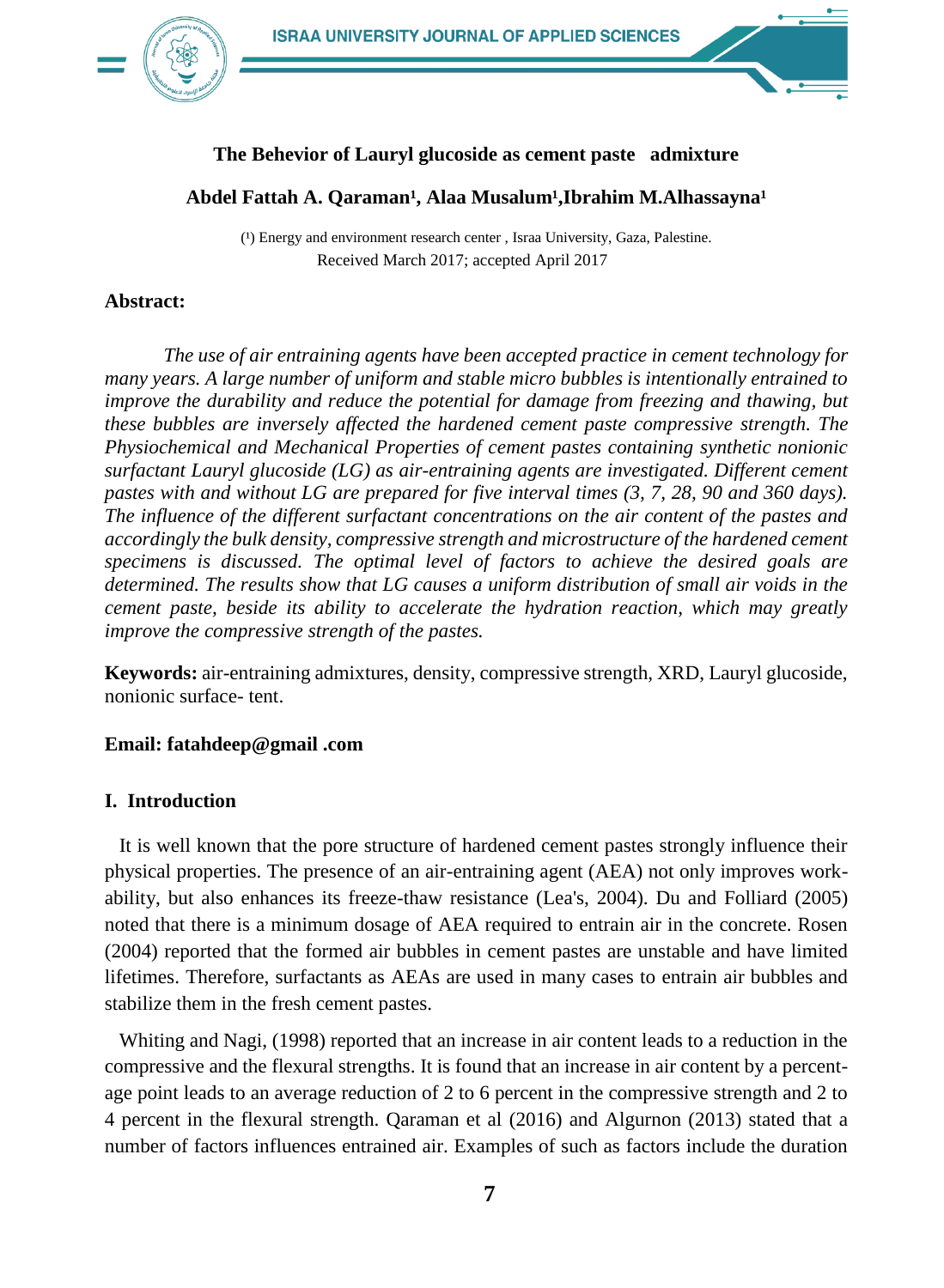

of mixing and the nature and concentration of the surfactants used as air-entraining agents.

Carmel et al. (2003) concluded that the processes of air entrainment and air void stabilization in cement pastes depend on the surface activity of the surfactant available in solution. Lauryl glucoside (figure 1) is a natural sugar based surfactant. This surfactant as example of nonionic surfactants have hydrophobic /hydrophilic balance wherein there is nither a negative nor a positive charge in either parts of the molecule, thus giving it the nonionic terminology. These surfactants have the advantage that they are not affected by water hardness or by pH changes as the anionic surfactants. They are considered medium to low foaming agents and especially advantageous when a very low air- entraining agent is required.



 **Figure 1: Lauryl glucoside (LG)**

The objective of this work is to study the effect of nature and concentration of the nonionic surfactant LG on the air content and accordingly on the bulk density and the compressive strength of the cement specimens. In addition, the microstructure of the hardened cement samples has to be examined using X-ray diffraction and SEM techniques.

# **2. Experimental:**

# **2. a. Materials:**

Portland cement of mark CEM I 52.5N obtained from El-Arish cement factory. Its chemical composition is given in (Table (1)).

Lauryl glucoside, a nonionic surfactant is supplied from Merck and used as such.

**Table (1): Chemical composition of the used ordinary Portland cement (OPC).**

| Oxide (%)                      | <b>OPC</b> |
|--------------------------------|------------|
| SiO <sub>2</sub>               | 22.12      |
| Al <sub>2</sub> O <sub>3</sub> | 5.56       |
| Fe <sub>2</sub> O <sub>3</sub> | 3.69       |
| CaO                            | 62.87      |
| Na <sub>2</sub> O              | 0.26       |
| $K_2O$                         | 0.11       |
| $Cl+$                          | 0.02       |
| MgO                            | 2.36       |
| SO <sub>3</sub>                | 0.91       |
| <b>Free CaO</b>                | 0.92       |
| <b>Ignition Loss</b>           | 1.22       |
|                                |            |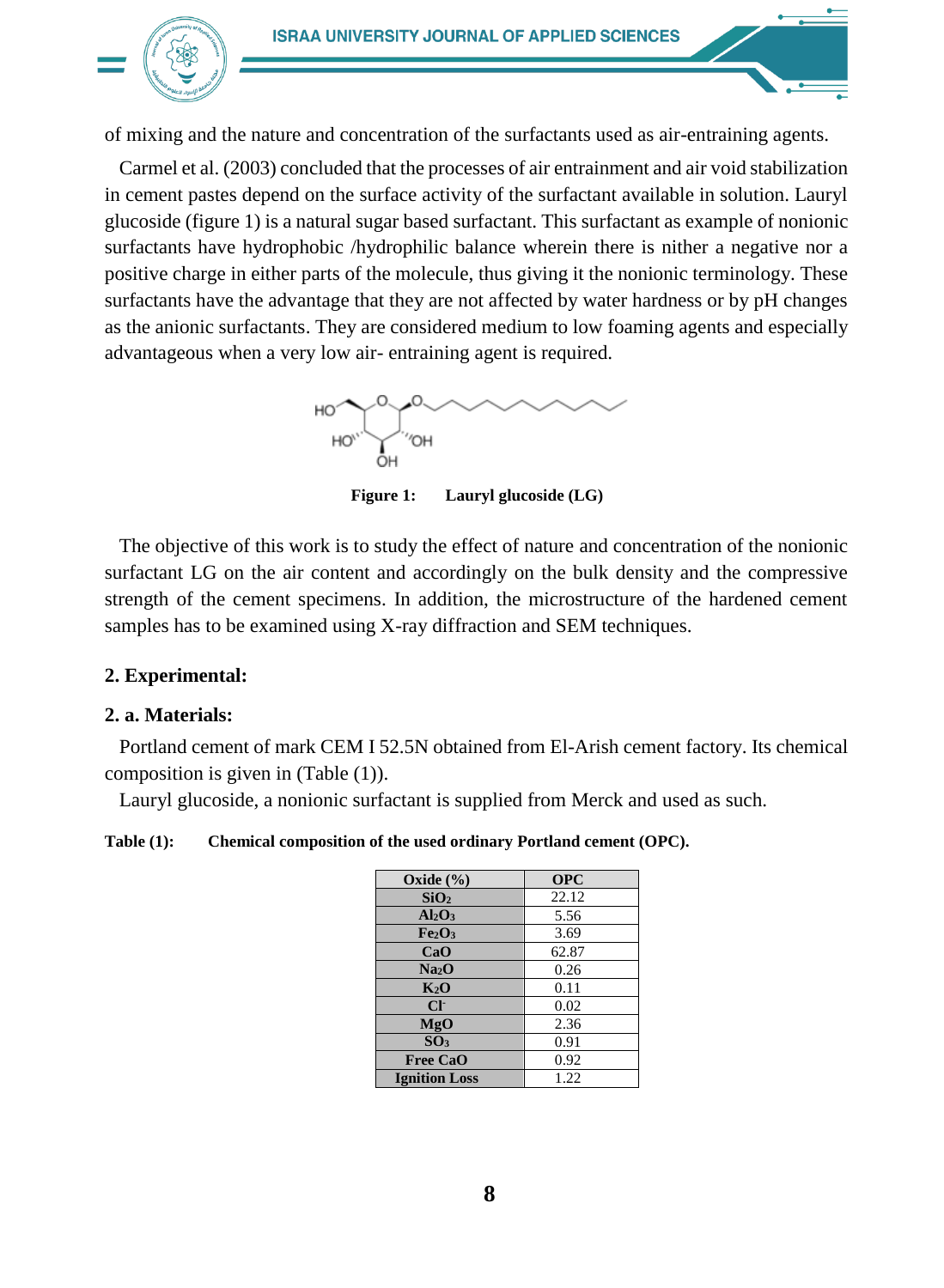

# **2. b. Techniques and Instrumentation:**

# **2. b. 1 Paste preparation:**

The cement specimens are prepared by dissolving different concentrations of LG (W/C) is 0.43 as recommended (Carmel et al., 2003). The percentages of the surface- tent in 650 g H2O then adding to 1500 g cement. The water to cement ratio surfactants used range from 0.005 to 0.090 % by weight of cement.

The mixing are carried out under continuous and vigorous stirring for about three minutes (Carmel et al., 2003). After complete mixing the resulted pastes is poured into  $(12 \times 4 \times 4 \text{ cm}^2)$ moulds. The moulds are kept at about 100% relative humidity at room temperature for one day. The hardened cement pastes are then removed from the moulds after they attained the final setting and cured under water for the rest of the hydration ages (up to 360 days).

## **2. b. 2 Compressive Strength:**

Three specimens of each mix at different hydration times (3, 7, 28, 90 and 360 days) are used for examination the compressive strength of the pastes. The mean value of the three specimens at each hydration age is considered as the determined compressive strength. The strength test machine used is of point load taster (20063 cemasco S/N-Controls) type, Milano-Italy.

## **2. b. 3 Stopping of hydration:**

This is performed after doing the compressive strength test by taking about 10 g of the crushed hardened pastes and putting into a beaker containing 100 ml of acetone/ethyl alcohol (1:1 by volume) to stop the hydration process. The mixture is stirred for 0.5 hr. The residue is filtered off, washed with ethanol and dried at 50º C for about 24 hrs. The dried samples are then stored in a desiccator for the following physico-chemical analysis.

# **2. b. 4 Determination of the bulk density of the cement pastes**:

The bulk density is determined by measuring the weight of the sample in air and under water. The density is then calculated as mentioned in (ASTM Standard C 138-08 – 2008).

### **2. b. 5 Determination of the air entrained in the cement pastes:**

The percent of air entrained in pastes was determined by the difference in weight of a hardended cement paste in absence and in presence of surfactants by the equation:

Percent of air entrained = 
$$
\frac{A - B}{A} \times 100\%
$$

**Where:** A: The weight of hardened cement paste in absence of surfactant.

B: The weight of hardened cement paste in presence of surfactant.

# **2. b. 6 X-Ray Diffraction analysis (XRD):**

XRD patterns of the samples are recorded by using a Philips X Pert MPD diffractometer using copper target with nickel filter under working conditions of 40-kilo volts and 20 milliampers.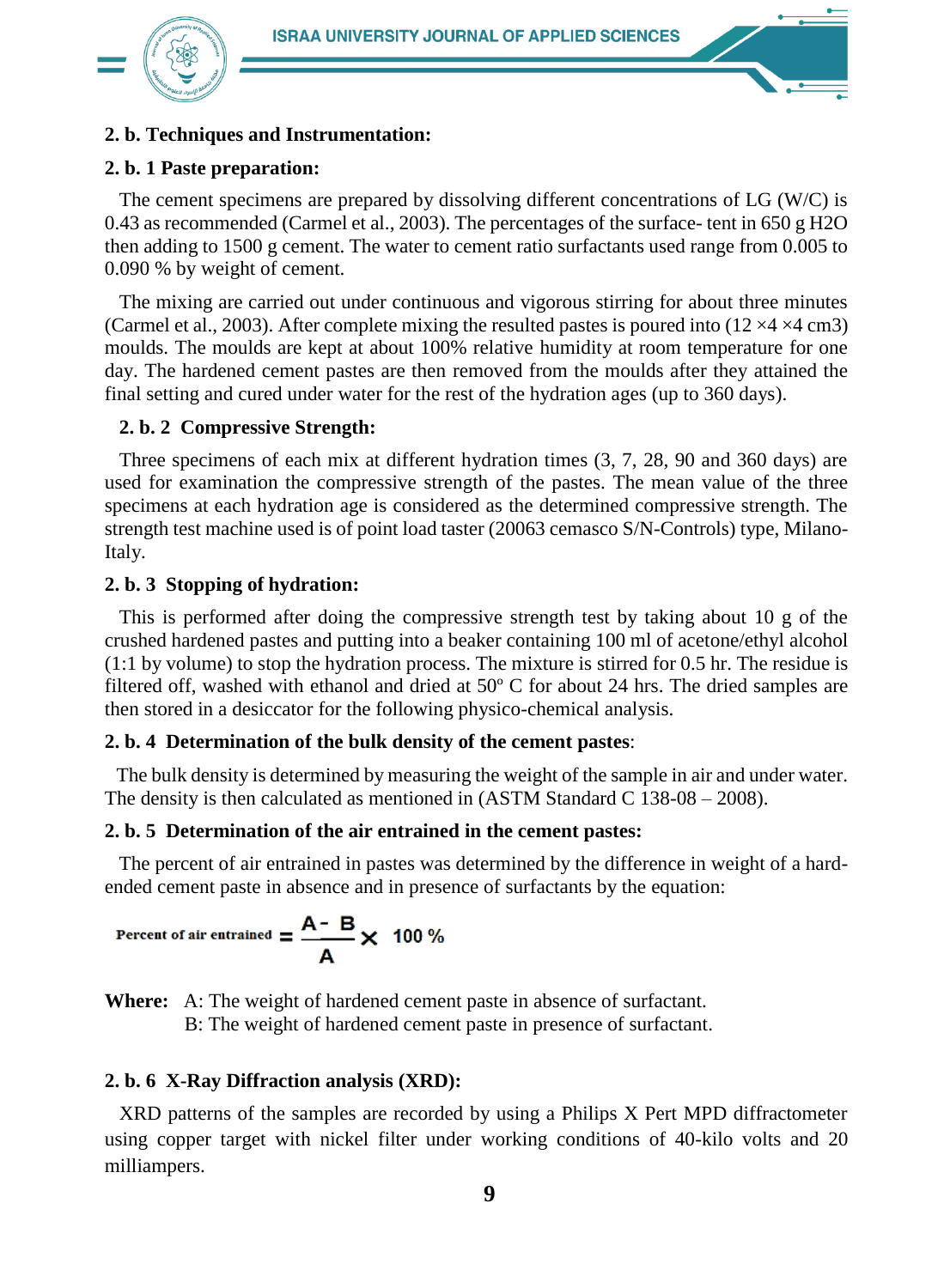

# **2. b. 7 Scanning Electron Microscopic (SEM) measurements:**

The morphology and microstructure of the dried hydrated samples are studied using JEOL JXA 840 an electron Probe micro analyzer SEM. The specimens are coated with a thin film of gold, under vacuum evaporator with cathode rays then analyzed.

# **3. Results and Discussion**

# **3. a. Effect of the presence of surfactant on the air content and the bulk density of cement pastes.**

Air content is a controlling factor, which affects many physical and mechanical properties of cement pastes (e.g., bulk density, compressive strength, workability, etc.).

On adding an air entraining surfactant to cement pastes, its molecules are inserted between adjacent molecules at the water surface; the mutual attraction between the separated water molecules is reduced. Lowering the surface tension stabilizes the bubbles against mechanical deformation and rupture, making it easier for bubbles to be formed.

The values of the air content entrained in Portland cement pastes hydrated for 90 days in presence of different percentages of LG are determined. It should be mentioned that the content of air entrained in cement pastes show a slight change at the different hydration ages (From 3 up to 90 days). However, the air content exhibits the best value at 90 days of hydration. The results in Table (2) show a gradual increase in the air content with increasing surfactant concentration and reach a maximum value at a concentration of 0.09 %. However, the maximum air content is 11.81% on using the LG surfactant.

#### **Table (2): effect of LG concentration on the air content and the density of the hardened cement paste at 90 days.**

| Surf. conc. $(Wt\%)$         | 0.0               | 0.005 | 0.025 | 0.035 | 0.06  | 0.09  |
|------------------------------|-------------------|-------|-------|-------|-------|-------|
| % of air entrained           | 0.00 <sub>l</sub> | 3.01  | 6.05  | 9.21  | 10.87 | 11.81 |
| $\rho$ (g/ cm <sup>3</sup> ) | 2.00              | 1.94  | 1.91  | 1.82  | 1.79  | 1.77  |

The density of cement pastes is directly affected by the air content; they are inversely proportional to each other. The results show that the density decreases with increasing surfactant concentration, and reaches its minimum value at 0.09% wt of the surfactant. It is found that, the density decreases by about  $0.3g$  cm3 when the air content is increased by about 14%. (Qaraman, 2016).

# **3. b. Effect of surfactants on the compressive strength of the hardened cement pastes.**

Compressive strength of hardened cement is an important criterion specified in the design of lightweight cement pastes and should be considered equally important as density (Algurnon, 2013). The properties of these pastes are time-dependent, therefore, any test method on the cement pastes should be performed at a certain hydration age.

In this work, the determined values of the compressive strength of Portland cement pastes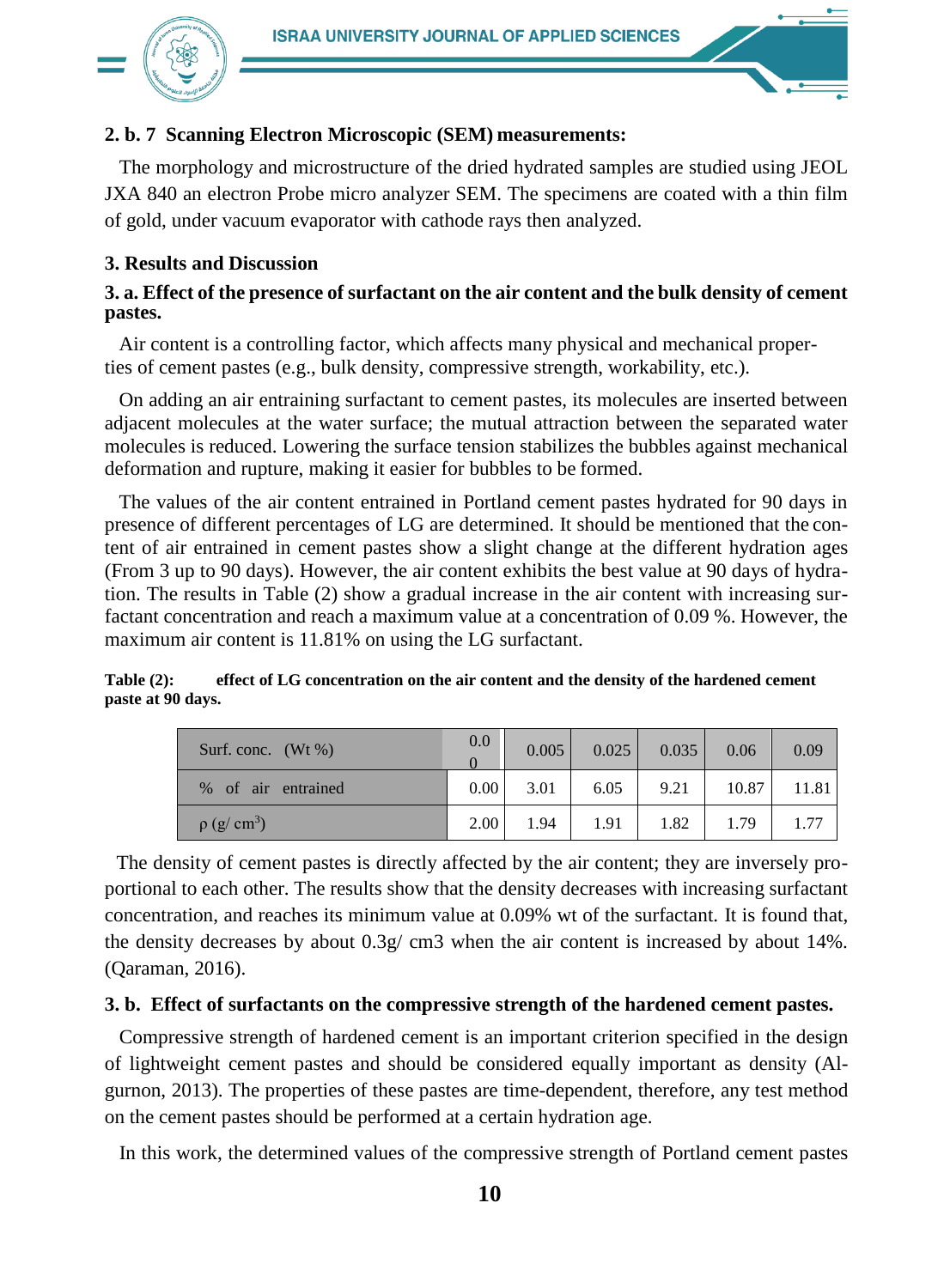

in absence and in presence of the surfactant LG at different concentrations and different hydration ages are given in (figure (2)).

Generally, all mixes show an increase in the values of the compressive strength with increasing hydration time. This increase is believed to be due to progress of the cement hydration with time. In nearly most cases, the compressive strength increases on increasing surfactant concentration until reaches maximum at 0.025 % then decreases. The LG specimens show the highest compressive strength values (131,128,123, 115 N/mm2) at the concentrations (0.025, 0.035, 0.06 and 0.09 %, respectively). The optimal L G concentration is thus consid-ered 0.025%.



**Figure (2): The compressive strength of hardened cement pastes containing LG at 3, 7, 28, 90 and 360 days.**

#### **3. c. Effect of surfactants on the phase composition of the hardened cement pastes.**

The rates of change in physical and chemical properties of Portland cement pastes depend upon the rates of hydration of the components in cement. Both C3S (alite phase) and β-C2S (belite phase) react with water to form calcium silicate hydrate (CSH) and calcium hydroxide (CH). The CSH provides most of the strength developed by Portland cement. C3S hydration occurs more rapidly than C2S hydration. Therefore, C3S provides most of the early age strength while C2S contributes mostly to the later age strength (Gartner et al., 2002).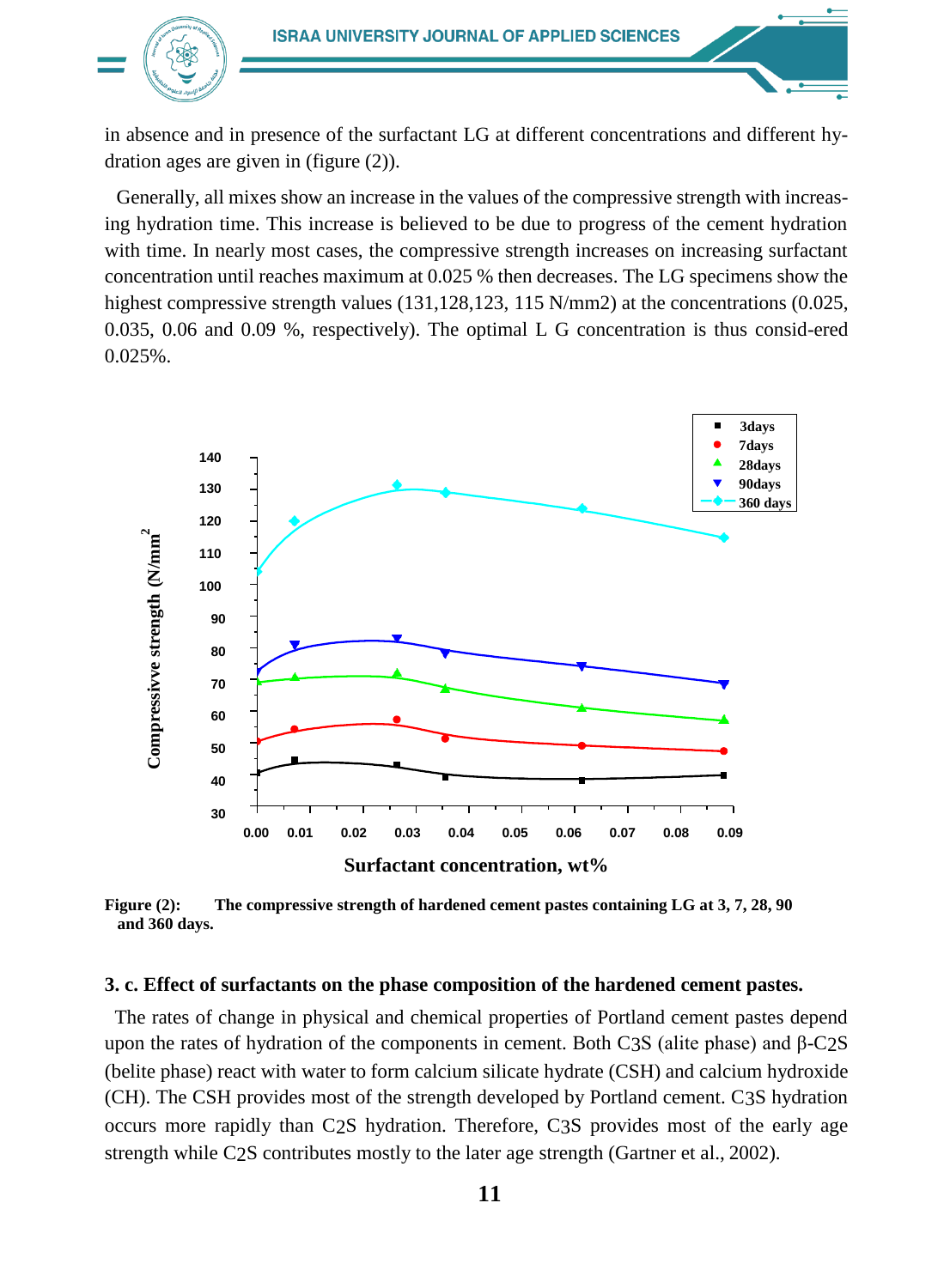

The phase composition of the various hardened Portland cement pastes in absence and presence of the surfactant LG is examined at the two hydration ages 7 days as an early hydration age and 360 days as a late age of hydration using 0.025 and 0.09% surfactant concentrations applying the X-ray diffraction technique. The reactants (C3S and C2S) and products (CSH and CH) of cement hydration, (both for the control mix and on using LG) are shown in figure (3). It can be observed that, the intensity of the characteristic peaks of the reactants such as alite and belite phases decreases with increasing the hydration age.

At 7 days, it is found that the intensity of the peaks characteristic of calcium silicate hydrate(CSH) increases on adding either 0.025 or 0.09 % L G surfactant compared with the blank specimens. This indicates that L G accelerates the hydration of the cement pastes in early ages.

After one year, the peaks characteristic of β-C2S (belite phase) disappeared completely and converted to the hydration products, calcium silicate hydrate (CSH) and calcium hydroxide (CH). The intisity of the CSH peak increases in the samples containing of 0.025 % L G, while in case of 0.09% concentration both CSH and CH peaks remain the same as in the blank.

Hence, it can be concluded that both 0.025 and 0.09 concentrations of L G accelerate the hydration reaction in the early age but after a year only the low dosage 0.025% accelarates the hydration reaction.

The ability of LG to accelerate the hydration reaction and accordingly improving the compressive strength may be refer to its ability to form a hydrogen bonds with the CSH network.



**Figure (3): X-ray diffraction patterns of the control hardened cement paste and the hardened cement pastes with 0.025 and 0.09 % L G at 7 days (W) and 360 days (Y).**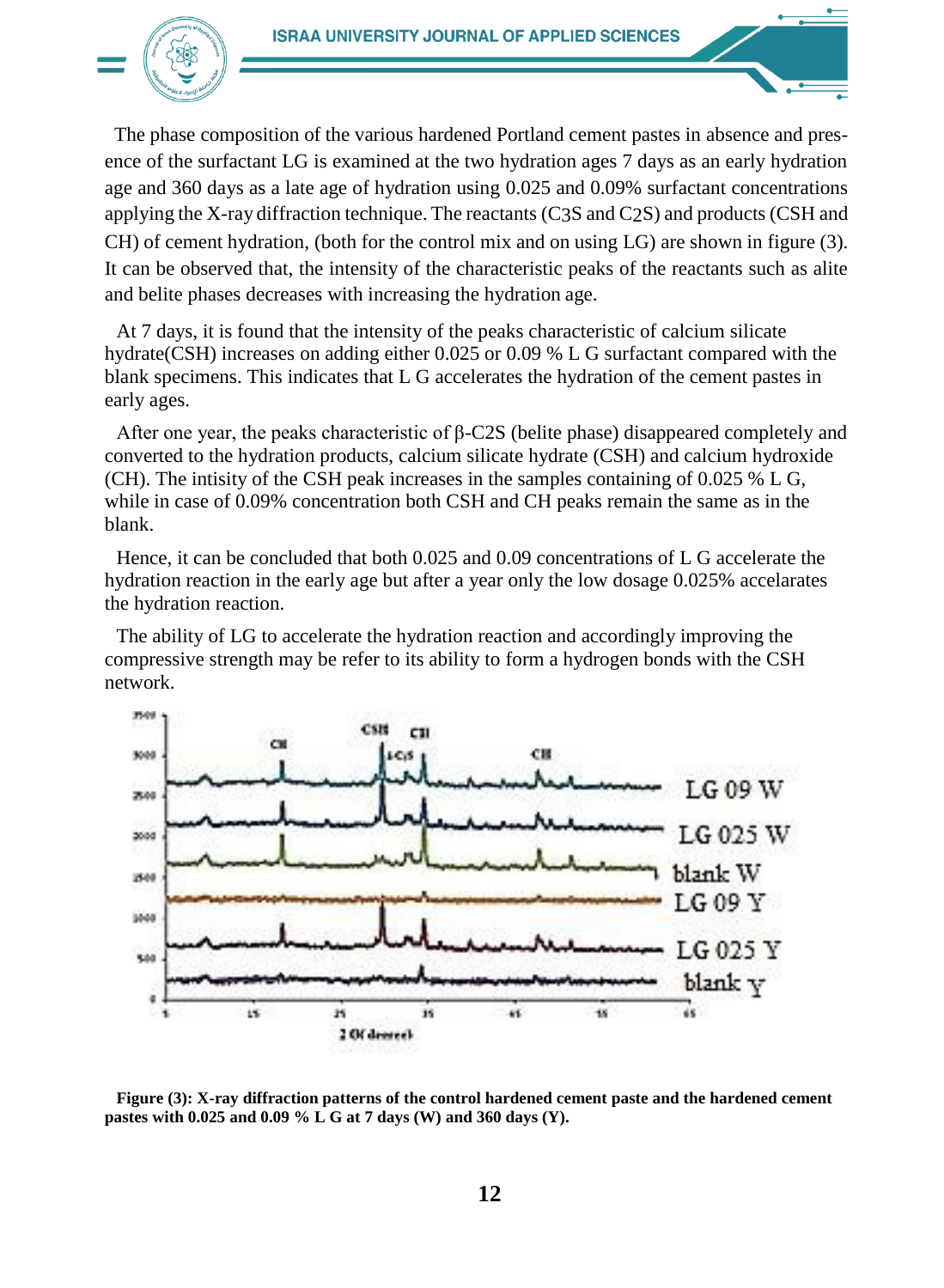

# **3. f. Effect of surfactants on the microstructure and morphology of the hardened cement pastes.**

The scanning electron microscope (SEM) is a powerful tool for imaging and chemical analysis in cement research. With a high resolution and a large depth of focus, it enables a detailed study of surface topography of the rough surfaces of e.g. the formed calcium silicate hydrate (CSH) and calcium hydroxide (CH).

The micrographs of the hardened cement pastes in absence and presence of the surfactants after 7 days are shown in Figure4 (a &b). Figure  $(4-a)$  illustrates the hydration products formed in absence of surfactants. Calcium hydroxide appears as hexagonal plates and the ettringite needles exist beside the fibrous CSH phase. Addition of L G (figure 4-b) shows an increase in the amount of calcium hydroxide, which has a layered structure, appears beside CSH crystals.

(Figure 5) (a & b) shows the micrographs of the hardened Portland cement pastes in absence of surfactants and in presence of 0.025% L G after 360 days hydration. It can be noticed that the hydration products have more compact structure composed of calcium silicate hydrates, which explains the improvement in the strength after year for all mixes.

On other hand, the structure of cement paste with addition of L G produces consistent bubble structure with a uniform small air voids system  $(76.92 \mu m)$  it seems to be more compact. These findings may indicate that L G uniform the air void system beside its ability to accel- erate the hydration reaction. This may help improving the compressive strength of the L G, these results are great confirm previous findings that non ionic surfactants uniform the air void system beside its ability to accelerate the hydration reaction (Qaraman ,2016).



**Figure (4):** SEM of hardened cement pastes after 7 days hydration  $(X = 5000)$ . **a) Without surfactant b) With 0.025% L G**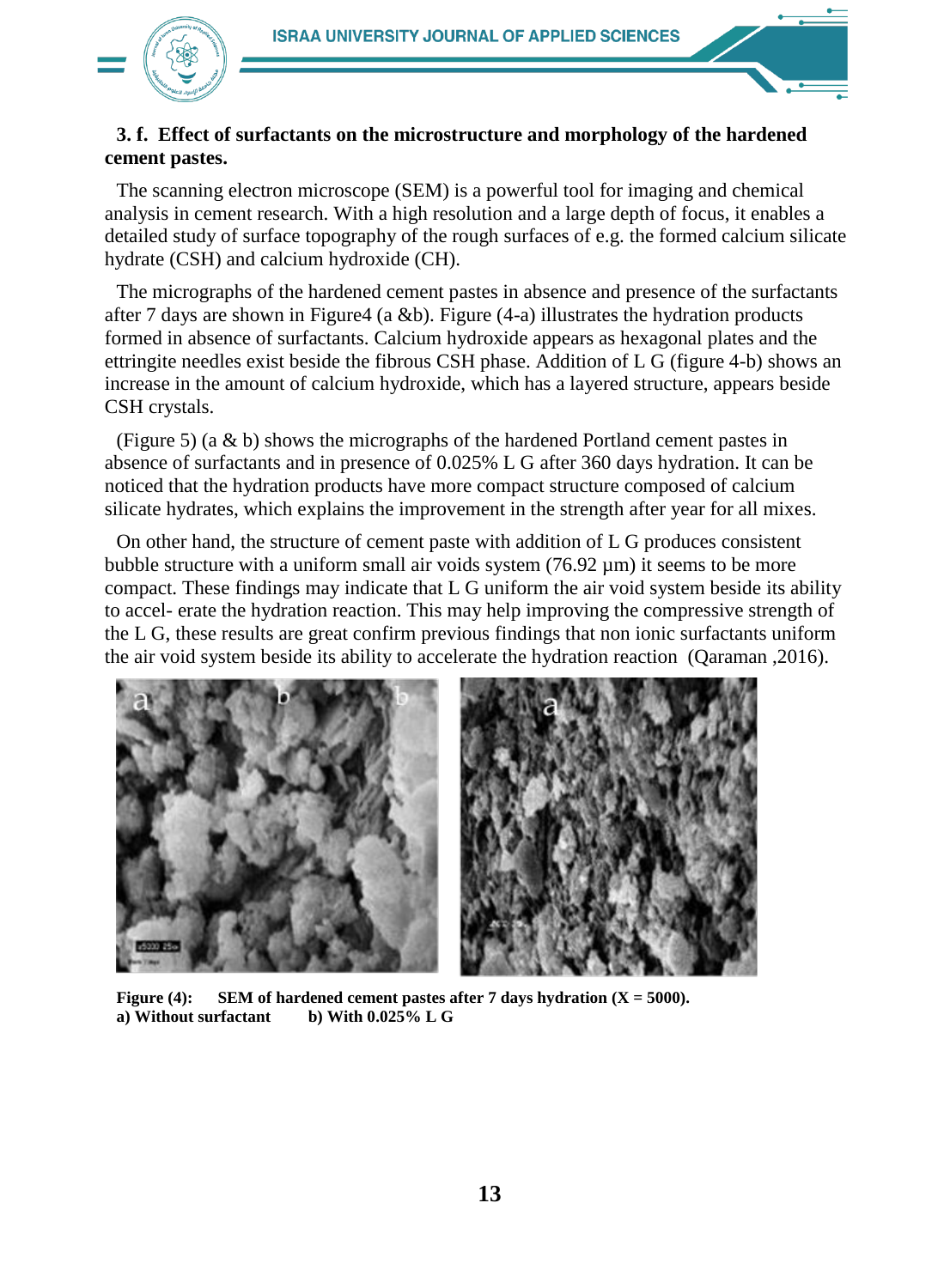

**Figure (5):** SEM of hardened cement pastes after 360 days hydration  $(X = 5000)$ . **a)** Without surfactant b) With  $0.02\%$  L G.

# **Conclusion and Future Work**:

According to the obtained results, we can conclude that:-

- 1. L G improves the compressive strength indicating due its ability to accelerate the hy- dration reaction.
- 2. The best compressive strength of LG specimens is attained at LG concentration of 0.025 % by weight of cement.
- 3. SEM shows that LG causes a uniform distribution of small air voids, which may greatly improve the compressive strength of the pastes.

In our future work, we may concentrate an in depth study of other surfactant types on the durability and compressive of concrete and mortar. In general, the subject is quite interesting and the results are valuable to using a new surfactats as air-entraining agents to improve light- weight hardened pastes without significantly losing in compressive strength.

# **References**

- 1. Algurnon, S. R., 2013, "Structural lightweight aerated concrete", Master Thesis, Stellenbosch Univer- sity, South Africa.
- 2. ASTM Standard C138-08, 2008, "Standard Test Method for Density (Unit Weight), Yield and air con- tent (Gravimetric) of hardened cement pastes", American Society of Testing and Materials, PA.
- 3. Carmel J., Thi C. T., Thuc S. N., Russell H. and Monique P. , 2003, "Investigation of physicochemical aspects of air entrainment in cementitious systems" 7th CANMET/ACI, International Conference on Super Plasticizers and other Chemical Admixtures in Concrete , Berlin, Germany,. ACI SP-217, 595- 619.
- 4. Du, L. and Folliard, K.J., "Mechanisms of air entrainment in concrete", Cement and Concrete Research, (35), 1463-1471(2005).
- 5. Gartner, E., Corr, D. J., Lebourgeois, J., Monteiro, P. J. M. and Bastacky, S. J., M., 2002, "Air Void Morphology in Fresh Cement Pastes", Cement and Concrete Research, (32), 1025 – 1031.
- 6. Lea's H. P., 2004, "Lea's *Chemistry of cement and concrete*", Elsevier Science & Technology Books Pub.
- 7. Leslie J.S. and Qingye J., "Effect of Air Entraining on Rheology", ACI Materials Journal, 11-